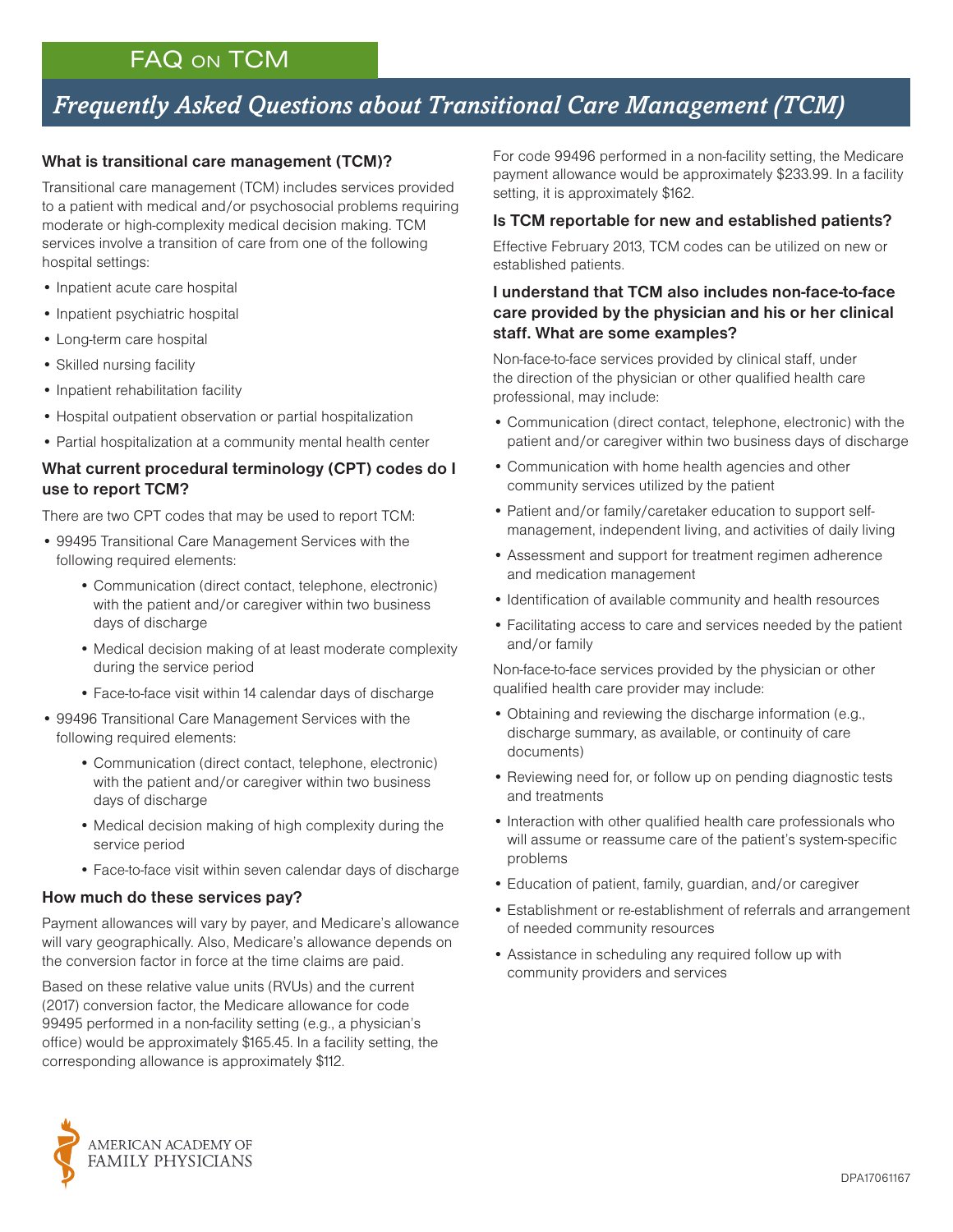# FAQ on TCM

# *Frequently Asked Questions about Transitional Care Management (TCM)*

### **Why shouldn't I just bill an office visit (e.g., CPT code 99214) instead?**

Transitional care management accounts for all the services you and your team deliver during the 30-day post-discharge period. This includes the 7- or 14-day face-to-face visit. This visit does not have to meet a documentation level of service such as a 99214 or 99215 other than the medical decision making component. You can bill it as an office visit if documentation requirements for history, exam, and medical decision making are met should the patient die or be re-admitted.

### **If the patient needs another visit during the 30 days, can I bill for this?**

Yes, for an evaluation and management (E/M) visit you can bill additional visits other than the one bundled E/M visit in the TCM. There are some restrictions on what you can bill (such as anticoagulation management, home health care certification, and other miscellaneous forms).

# **May I report a discharge management code and a TCM code?**

A physician or non-physician practitioner (NPP) may report both the discharge code and appropriate TCM code if he or she provided both services. However, Medicare prohibits billing a discharge day management service on the same day that a required E/M visit is furnished under the CPT TCM codes for the same patient. Thus, you cannot count an E/M service as both a discharge day service and the first E/M under the TCM codes.

### **Does the discharge visit count as the post-discharge contact?**

No, the discharge visit does not count. The initial contact must be made after the patient leaves the hospital. This is to make sure the patient has the support necessary until they have a face-to-face visit within the 7 or 14 days, as prescribed. The initial contact can be phone, e-mail, text, or direct face-to-face. It can be with the patient or his/her caregiver.

# **How is a "business day" defined, and what happens if I can't reach the patient and/or caregiver in that time frame?**

For the purposes of TCM, business days are Monday through Friday, except holidays, without respect to normal practice hours or date of notification of discharge.

If two or more separate attempts are made in a timely manner, but are unsuccessful and other TCM criteria are met, the service may be reported. Medicare, however, expects attempts to communicate to continue until they are successful.

Attempts to communicate should continue after the first two attempts in the required two business days until you are successful. If you make two or more separate attempts in a timely manner and document them in the medical record, but are unsuccessful in making contact and if all other TCM criteria are met, you may report the service. CMS does expect attempts to make contact to continue until successful.

# **May more than one physician report TCM services for the same patient during the 30-day postdischarge period?**

No. TCM services may be billed by only one individual during the post-discharge period. If more than one physician or NPP submits a claim for TCM services provided to a patient in a given 30-day period following discharge, Medicare will pay the first claim it receives that otherwise meets its coverage requirements.

# **If I provide a 10- or 90-day global surgical service that results in TCM post-discharge, may I report both the global surgical service and a TCM code?**

No. Both CPT and Medicare prohibit a physician who reports a service with a global period of 10 or 90 days from also reporting the TCM service.

CPT and Medicare preclude a physician from reporting certain other services with TCM. Please consult 2017 CPT codes for a complete list of these services.

### **Who can complete the medication reconciliation for TCM?**

Transitional care management medication reconciliation requires the medications on discharge to be reconciled with the medications the patient was taking previously. The nurse can obtain these medications, but the physician needs to order any changes, additions, or deletions to the medication. Medicine reconciliation and management must be furnished no later than the date of the face-to-face visit.

# **Does the required face-to-face visit have to be in the office?**

No. While the visit will typically be in the office, it may also be in the patient's home or another location where the patient resides.

Effective January 1, 2014, you may furnish CPT codes 99495 and 99496 through telehealth. Medicare will pay for a limited number of Part B services furnished by a physician or practitioner to an eligible beneficiary via a telecommunication system. For the eligible telehealth services, the use of telecommunication systems substitutes for an in-person encounter.